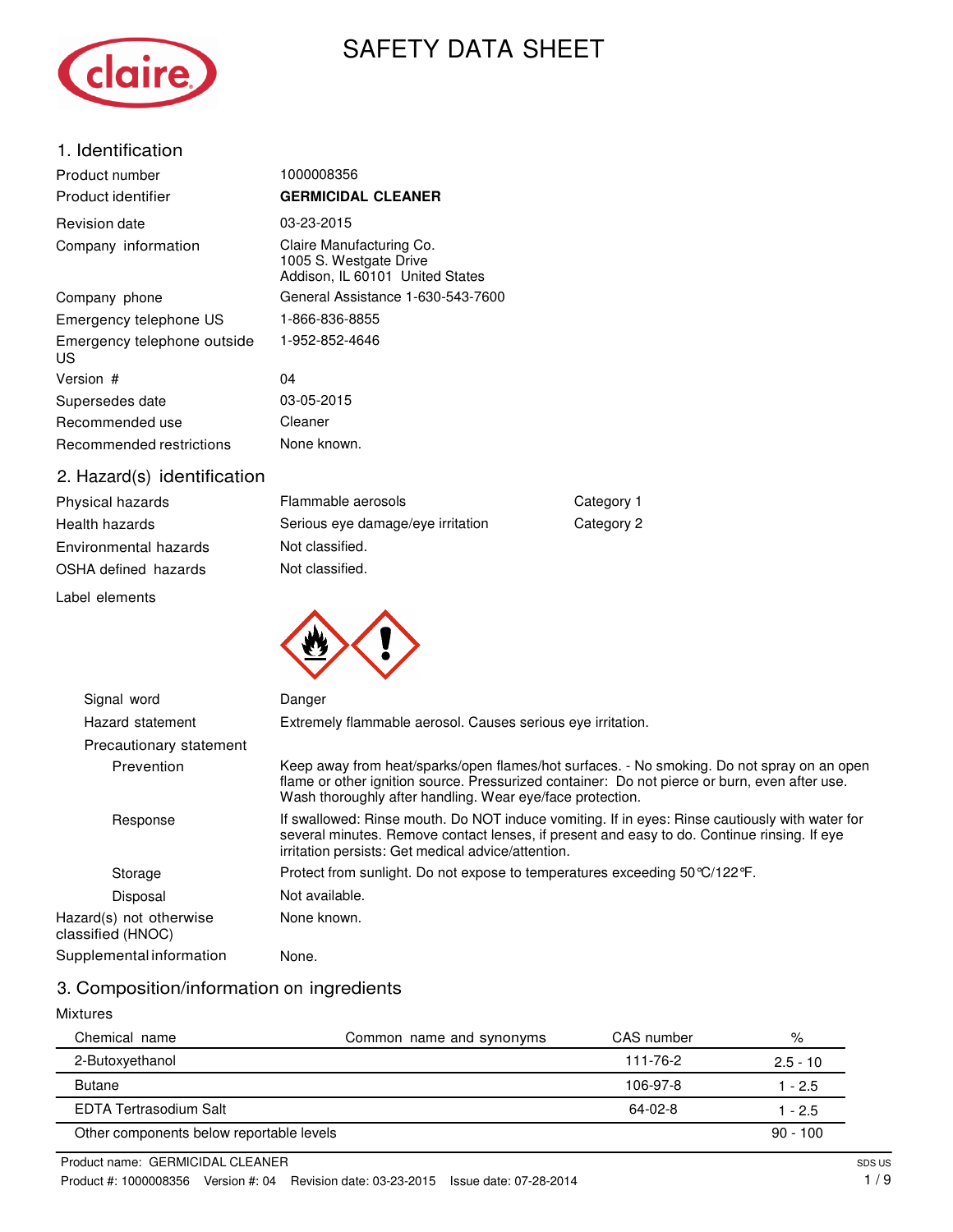\*Designates that a specific chemical identity and/or percentage of composition has been withheld as a trade secret.

| 4. First-aid measures                                                        |                                                                                                                           |
|------------------------------------------------------------------------------|---------------------------------------------------------------------------------------------------------------------------|
| Inhalation                                                                   | Move to fresh air. Call a physician if symptoms develop or persist.                                                       |
| Skin contact                                                                 | Wash off with soap and water. Get medical attention if irritation develops and persists.                                  |
| Eye contact                                                                  | Rinse with water. Get medical attention if irritation develops and persists.                                              |
| Ingestion                                                                    | Rinse mouth. Get medical attention if symptoms occur.                                                                     |
| Most important<br>symptoms/effects, acute and<br>delaved                     | Severe eye irritation. Symptoms may include stinging, tearing, redness, swelling, and blurred<br>vision.                  |
| Indication of immediate<br>medical attention and special<br>treatment needed | Provide general supportive measures and treat symptomatically. Keep victim under observation.<br>Symptoms may be delayed. |
| General information                                                          | Ensure that medical personnel are aware of the material(s) involved, and take precautions to<br>protect themselves.       |

### 5. Fire-fighting measures

| Suitable extinguishing media                                     | Water.                                                                                                                                                                                                                                                                           |
|------------------------------------------------------------------|----------------------------------------------------------------------------------------------------------------------------------------------------------------------------------------------------------------------------------------------------------------------------------|
| Unsuitable extinguishing<br>media                                | Do not use water jet as an extinguisher, as this will spread the fire.                                                                                                                                                                                                           |
| Specific hazards arising from<br>the chemical                    | Contents under pressure. Pressurized container may explode when exposed to heat or flame.                                                                                                                                                                                        |
| Special protective equipment<br>and precautions for firefighters | Firefighters must use standard protective equipment including flame retardant coat, helmet with<br>face shield, gloves, rubber boots, and in enclosed spaces, SCBA.                                                                                                              |
| Fire-fighting<br>equipment/instructions                          | Move containers from fire area if you can do so without risk. Containers should be cooled with<br>water to prevent vapor pressure build up. For massive fire in cargo area, use unmanned hose<br>holder or monitor nozzles, if possible. If not, withdraw and let fire burn out. |
| Specific methods                                                 | Use standard firefighting procedures and consider the hazards of other involved materials. Move<br>containers from fire area if you can do so without risk. Use water spray to cool unopened<br>containers. In the event of fire and/or explosion do not breathe fumes.          |
| General fire hazards                                             | Extremely flammable aerosol.                                                                                                                                                                                                                                                     |

### 6. Accidental release measures

| Personal precautions,<br>protective equipment and<br>emergency procedures | Keep unnecessary personnel away. Keep people away from and upwind of spill/leak. Keep out of<br>low areas. Wear appropriate protective equipment and clothing during clean-up. Do not touch<br>damaged containers or spilled material unless wearing appropriate protective clothing. Ventilate<br>closed spaces before entering them. Local authorities should be advised if significant spillages<br>cannot be contained. For personal protection, see section 8 of the SDS.                                                                                                                                                                                                                    |
|---------------------------------------------------------------------------|---------------------------------------------------------------------------------------------------------------------------------------------------------------------------------------------------------------------------------------------------------------------------------------------------------------------------------------------------------------------------------------------------------------------------------------------------------------------------------------------------------------------------------------------------------------------------------------------------------------------------------------------------------------------------------------------------|
| Methods and materials for<br>containment and cleaning up                  | Refer to attached safety data sheets and/or instructions for use. Eliminate all ignition sources (no<br>smoking, flares, sparks, or flames in immediate area). Keep combustibles (wood, paper, oil, etc.)<br>away from spilled material. Stop leak if you can do so without risk. Move the cylinder to a safe and<br>open area if the leak is irreparable. Isolate area until gas has dispersed. Prevent entry into<br>waterways, sewer, basements or confined areas. Following product recovery, flush area with<br>water. For waste disposal, see section 13 of the SDS.                                                                                                                        |
| Environmental precautions                                                 | Avoid discharge into drains, water courses or onto the ground.                                                                                                                                                                                                                                                                                                                                                                                                                                                                                                                                                                                                                                    |
| 7. Handling and storage                                                   |                                                                                                                                                                                                                                                                                                                                                                                                                                                                                                                                                                                                                                                                                                   |
| Precautions for safe handling                                             | Pressurized container: Do not pierce or burn, even after use. Do not use if spray button is missing<br>or defective. Do not spray on a naked flame or any other incandescent material. Do not smoke<br>while using or until sprayed surface is thoroughly dry. Do not cut, weld, solder, drill, grind, or<br>expose containers to heat, flame, sparks, or other sources of ignition. All equipment used when<br>handling the product must be grounded. Do not re-use empty containers. Do not get in eyes, on<br>skin, or on clothing. Avoid prolonged exposure. Use only in well-ventilated areas. Wear appropriate<br>personal protective equipment. Observe good industrial hygiene practices. |
| Conditions for safe storage,<br>including any incompatibilities           | Level 1 Aerosol.                                                                                                                                                                                                                                                                                                                                                                                                                                                                                                                                                                                                                                                                                  |
|                                                                           | Pressurized container. Protect from sunlight and do not expose to temperatures exceeding<br>50 °C/122 °F. Do not puncture, incinerate or crush. Do not handle or store near an open flame,<br>heat or other sources of ignition. This material can accumulate static charge which may cause<br>spark and become an ignition source. Refrigeration recommended. Store away from incompatible<br>materials (see Section 10 of the SDS).                                                                                                                                                                                                                                                             |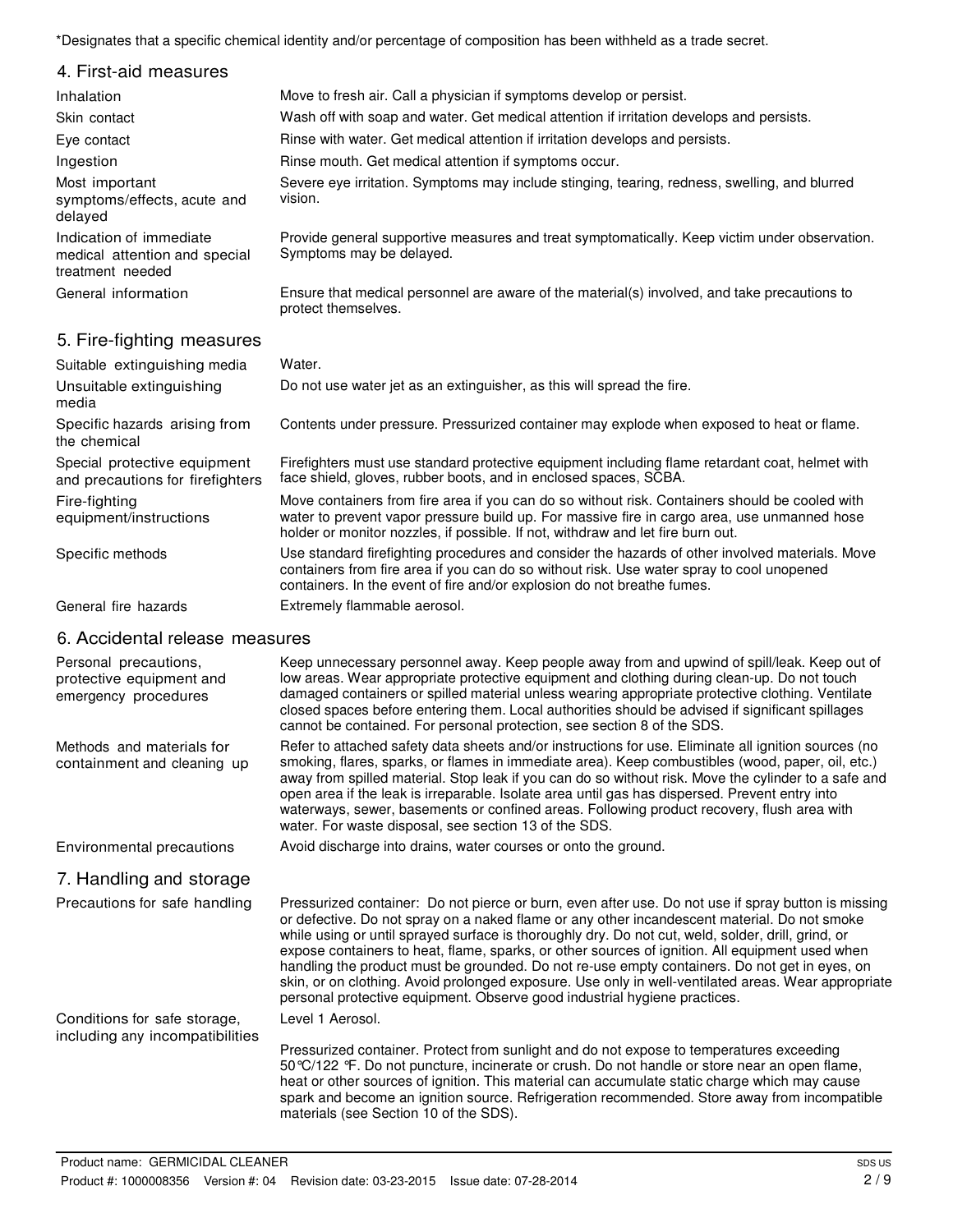# 8. Exposure controls/personal protection

### Occupational exposure limits

|                                   | Components                                                             | US. OSHA Table Z-1 Limits for Air Contaminants (29 CFR 1910.1000)<br>Type                                                    |                                                |                                   | Value                          |                                                                                                                                                                                                                                                                                                                                                                                                                |
|-----------------------------------|------------------------------------------------------------------------|------------------------------------------------------------------------------------------------------------------------------|------------------------------------------------|-----------------------------------|--------------------------------|----------------------------------------------------------------------------------------------------------------------------------------------------------------------------------------------------------------------------------------------------------------------------------------------------------------------------------------------------------------------------------------------------------------|
| $111 - 76 - 2)$                   | 2-Butoxyethanol (CAS                                                   | PEL                                                                                                                          |                                                |                                   | 240 mg/m3<br>50 ppm            |                                                                                                                                                                                                                                                                                                                                                                                                                |
|                                   | US. ACGIH Threshold Limit Values                                       |                                                                                                                              |                                                |                                   |                                |                                                                                                                                                                                                                                                                                                                                                                                                                |
|                                   | Components                                                             | Type                                                                                                                         |                                                |                                   | Value                          |                                                                                                                                                                                                                                                                                                                                                                                                                |
| $111 - 76 - 2)$                   | 2-Butoxyethanol (CAS                                                   | <b>TWA</b>                                                                                                                   |                                                |                                   | 20 ppm                         |                                                                                                                                                                                                                                                                                                                                                                                                                |
|                                   | Butane (CAS 106-97-8)                                                  | <b>STEL</b>                                                                                                                  |                                                |                                   | 1000 ppm                       |                                                                                                                                                                                                                                                                                                                                                                                                                |
|                                   | Components                                                             | US. NIOSH: Pocket Guide to Chemical Hazards<br>Type                                                                          |                                                |                                   | Value                          |                                                                                                                                                                                                                                                                                                                                                                                                                |
| $111 - 76 - 2$                    | 2-Butoxyethanol (CAS                                                   | <b>TWA</b>                                                                                                                   |                                                |                                   | $24 \text{ mg/m}$ 3            |                                                                                                                                                                                                                                                                                                                                                                                                                |
|                                   | Butane (CAS 106-97-8)                                                  | <b>TWA</b>                                                                                                                   |                                                |                                   | 5 ppm<br>1900 mg/m3<br>800 ppm |                                                                                                                                                                                                                                                                                                                                                                                                                |
|                                   | Biological limit values                                                |                                                                                                                              |                                                |                                   |                                |                                                                                                                                                                                                                                                                                                                                                                                                                |
|                                   | <b>ACGIH Biological Exposure Indices</b><br>Components                 | Value                                                                                                                        | Determinant                                    | Specimen                          | Sampling Time                  |                                                                                                                                                                                                                                                                                                                                                                                                                |
| $111 - 76 - 2$                    | 2-Butoxyethanol (CAS                                                   | 200 mg/g                                                                                                                     | Butoxyacetic<br>acid (BAA),<br>with hydrolysis | Creatinine in<br>urine            |                                |                                                                                                                                                                                                                                                                                                                                                                                                                |
|                                   |                                                                        | * - For sampling details, please see the source document.                                                                    |                                                |                                   |                                |                                                                                                                                                                                                                                                                                                                                                                                                                |
|                                   | Exposure guidelines                                                    |                                                                                                                              |                                                |                                   |                                |                                                                                                                                                                                                                                                                                                                                                                                                                |
|                                   | US - California OELs: Skin designation                                 |                                                                                                                              |                                                |                                   |                                |                                                                                                                                                                                                                                                                                                                                                                                                                |
|                                   | 2-Butoxyethanol (CAS 111-76-2)                                         | US - Minnesota Haz Subs: Skin designation applies                                                                            |                                                | Can be absorbed through the skin. |                                |                                                                                                                                                                                                                                                                                                                                                                                                                |
|                                   | 2-Butoxyethanol (CAS 111-76-2)<br>US - Tennesse OELs: Skin designation |                                                                                                                              |                                                | Skin designation applies.         |                                |                                                                                                                                                                                                                                                                                                                                                                                                                |
|                                   | 2-Butoxyethanol (CAS 111-76-2)                                         | US NIOSH Pocket Guide to Chemical Hazards: Skin designation                                                                  |                                                | Can be absorbed through the skin. |                                |                                                                                                                                                                                                                                                                                                                                                                                                                |
|                                   | 2-Butoxyethanol (CAS 111-76-2)                                         | US. OSHA Table Z-1 Limits for Air Contaminants (29 CFR 1910.1000)                                                            |                                                | Can be absorbed through the skin. |                                |                                                                                                                                                                                                                                                                                                                                                                                                                |
|                                   | 2-Butoxyethanol (CAS 111-76-2)                                         |                                                                                                                              |                                                | Can be absorbed through the skin. |                                |                                                                                                                                                                                                                                                                                                                                                                                                                |
| controls                          | Appropriate engineering                                                | eyewash station.                                                                                                             |                                                |                                   |                                | Good general ventilation (typically 10 air changes per hour) should be used. Ventilation rates<br>should be matched to conditions. If applicable, use process enclosures, local exhaust ventilation,<br>or other engineering controls to maintain airborne levels below recommended exposure limits. If<br>exposure limits have not been established, maintain airborne levels to an acceptable level. Provide |
|                                   | Eye/face protection                                                    | Individual protection measures, such as personal protective equipment<br>Wear safety glasses with side shields (or goggles). |                                                |                                   |                                |                                                                                                                                                                                                                                                                                                                                                                                                                |
|                                   | Hand protection                                                        | Wear appropriate chemical resistant gloves.                                                                                  |                                                |                                   |                                |                                                                                                                                                                                                                                                                                                                                                                                                                |
|                                   | Skin protection                                                        |                                                                                                                              |                                                |                                   |                                |                                                                                                                                                                                                                                                                                                                                                                                                                |
|                                   | Other                                                                  | Wear suitable protective clothing.                                                                                           |                                                |                                   |                                |                                                                                                                                                                                                                                                                                                                                                                                                                |
|                                   | Respiratory protection                                                 | air-supplied respirator.                                                                                                     |                                                |                                   |                                | If permissible levels are exceeded use NIOSH mechanical filter / organic vapor cartridge or an                                                                                                                                                                                                                                                                                                                 |
|                                   | Thermal hazards                                                        | Wear appropriate thermal protective clothing, when necessary.                                                                |                                                |                                   |                                |                                                                                                                                                                                                                                                                                                                                                                                                                |
| General hygiene<br>considerations |                                                                        | clothing and protective equipment to remove contaminants.                                                                    |                                                |                                   |                                | When using do not smoke. Always observe good personal hygiene measures, such as washing<br>after handling the material and before eating, drinking, and/or smoking. Routinely wash work                                                                                                                                                                                                                        |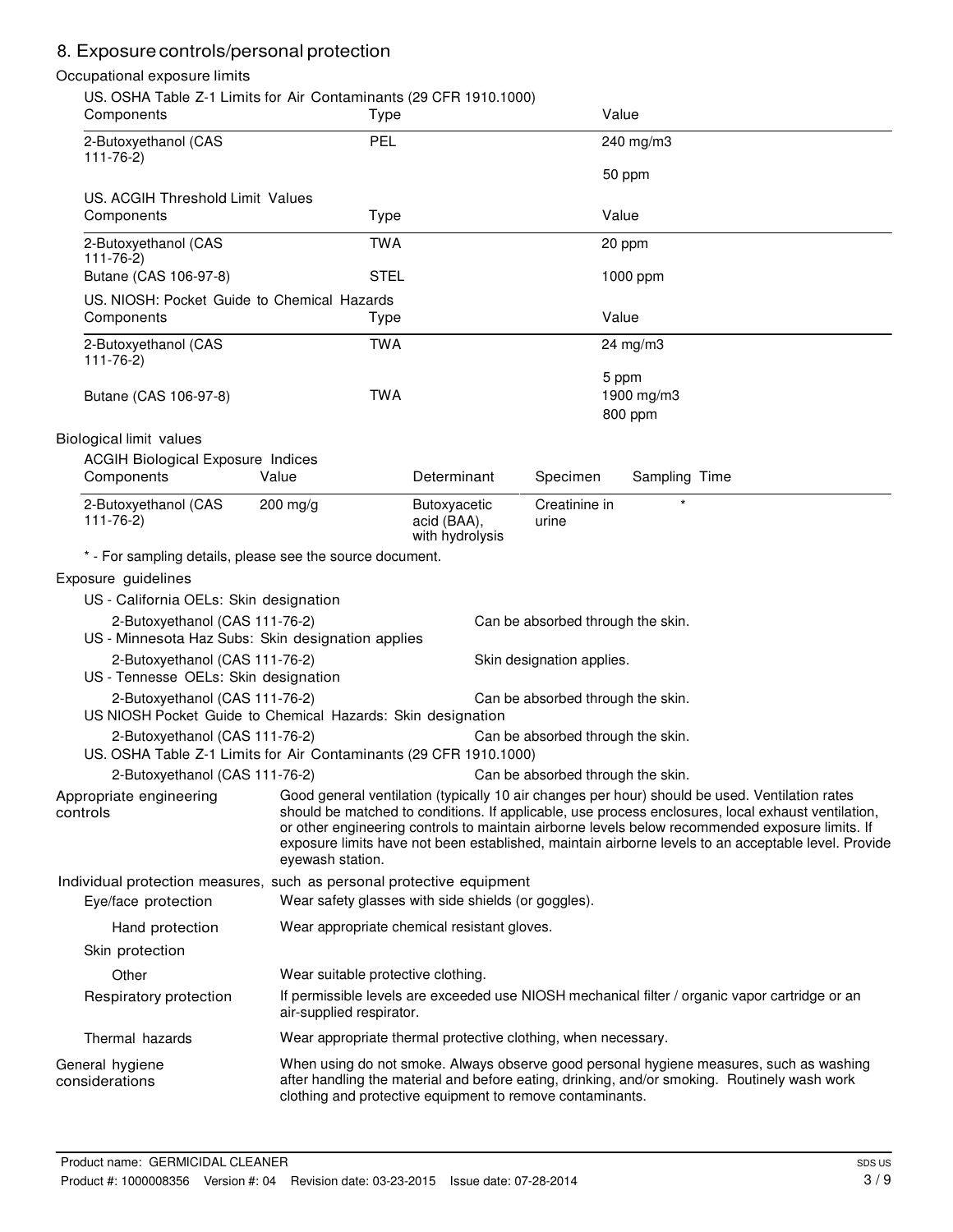### 9. Physical and chemical properties

| Appearance                                        |                                                                                                                                                             |  |
|---------------------------------------------------|-------------------------------------------------------------------------------------------------------------------------------------------------------------|--|
| Physical state                                    | Gas. Form                                                                                                                                                   |  |
|                                                   | Aerosol. Color                                                                                                                                              |  |
|                                                   | Not available.                                                                                                                                              |  |
| Odor                                              | Not available.                                                                                                                                              |  |
| Odor threshold                                    | Not available.                                                                                                                                              |  |
| pH                                                | Not available.                                                                                                                                              |  |
| Melting point/freezing point                      | Not available.                                                                                                                                              |  |
| Initial boiling point and boiling<br>range        | 212 °F (100 °C) estimated                                                                                                                                   |  |
| Flash point                                       | -156.0 $\mathcal{F}$ (-104.4 °C) Propellant estimated                                                                                                       |  |
| Evaporation rate                                  | Not available.                                                                                                                                              |  |
| Flammability (solid, gas)                         | Not available.                                                                                                                                              |  |
| Upper/lower flammability or explosive limits      |                                                                                                                                                             |  |
| Flammability limit - lower<br>(% )                | Not available.                                                                                                                                              |  |
| Flammability limit - upper<br>(% )                | Not available.                                                                                                                                              |  |
| Explosive limit - lower (%)                       | Not available.                                                                                                                                              |  |
| Explosive limit - upper (%)                       | Not available.                                                                                                                                              |  |
| Vapor pressure                                    | 55 - 75 psig @70F estimated                                                                                                                                 |  |
| Vapor density                                     | Not available.                                                                                                                                              |  |
| Relative density                                  | Not available.                                                                                                                                              |  |
| Solubility(ies)                                   |                                                                                                                                                             |  |
| Solubility (water)                                | Not available.                                                                                                                                              |  |
| <b>Partition coefficient</b><br>(n-octanol/water) | Not available.                                                                                                                                              |  |
| Auto-ignition temperature                         | Not available.                                                                                                                                              |  |
| Decomposition temperature                         | Not available.                                                                                                                                              |  |
| Viscosity                                         | Not available.                                                                                                                                              |  |
| Other information                                 |                                                                                                                                                             |  |
| Specific gravity                                  | 0.979 estimated                                                                                                                                             |  |
| 10. Stability and reactivity                      |                                                                                                                                                             |  |
| Reactivity                                        | Reacts violently with strong acids. This product may react with oxidizing agents.                                                                           |  |
| Chemical stability                                | Material is stable under normal conditions.                                                                                                                 |  |
| Possibility of hazardous<br>reactions             | Hazardous polymerization does not occur.                                                                                                                    |  |
| Conditions to avoid                               | Avoid temperatures exceeding the flash point. Do not mix with other chemicals. Contact with<br>incompatible materials.                                      |  |
| Incompatible materials                            | Acids. Oxidizing agents.                                                                                                                                    |  |
| Hazardous decomposition<br>products               | No hazardous decomposition products are known.                                                                                                              |  |
| 11. Toxicological information                     |                                                                                                                                                             |  |
| Information on likely routes of exposure          |                                                                                                                                                             |  |
| Ingestion                                         | Expected to be a low ingestion hazard.                                                                                                                      |  |
| Inhalation                                        | Prolonged inhalation may be harmful.                                                                                                                        |  |
| Skin contact                                      | 2-Butoxy ethanol may be absorbed through the skin in toxic amounts if contact is repeated and<br>prolonged. These effects have not been observed in humans. |  |

Eye contact Causes serious eye irritation.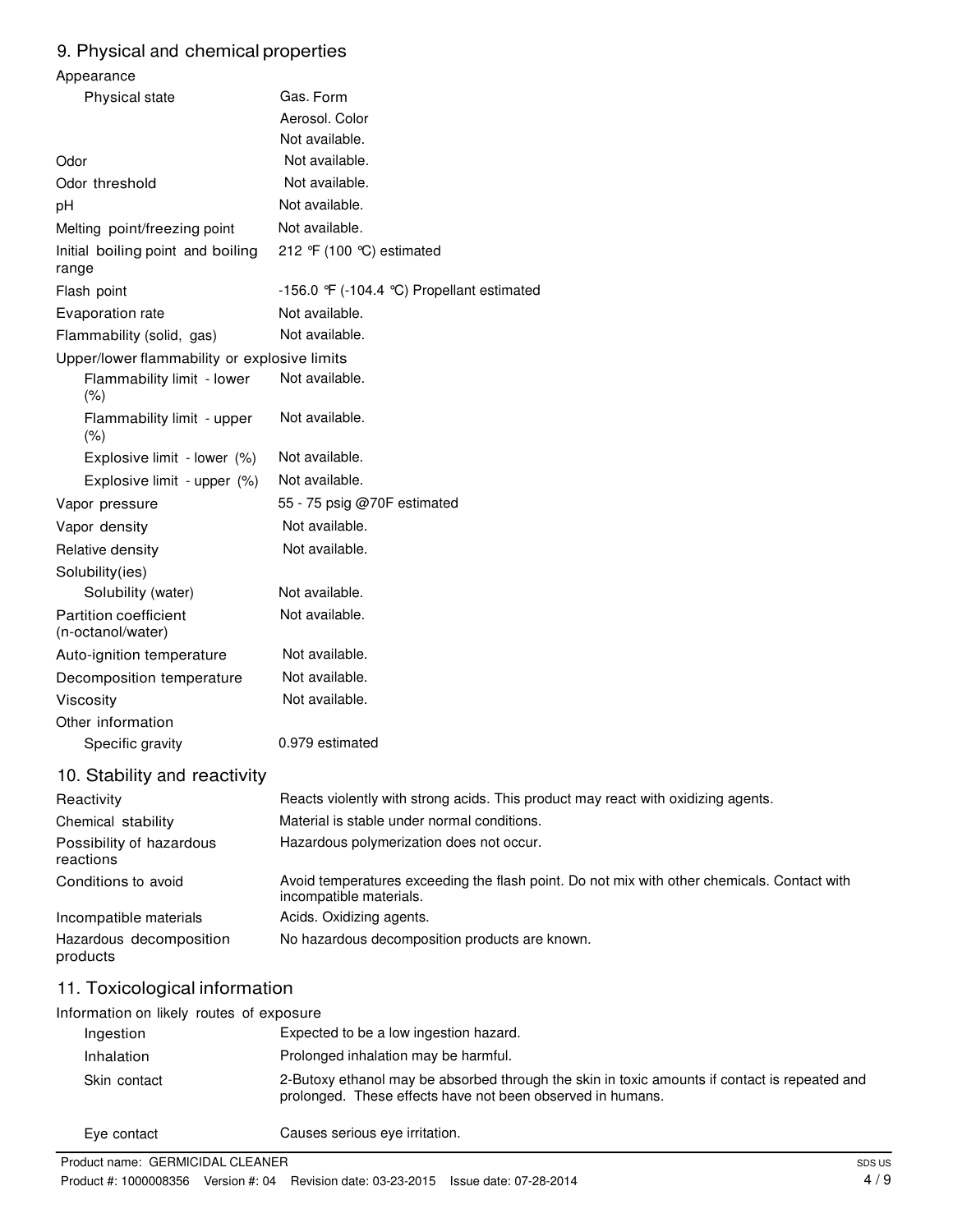Severe eye irritation. Symptoms may include stinging, tearing, redness, swelling, and blurred vision.

#### Information on toxicological effects

Acute toxicity **Harmful if inhaled. Harmful if swallowed.** 

| Components                                          | Species                                                                      | <b>Test Results</b>                                                                      |  |
|-----------------------------------------------------|------------------------------------------------------------------------------|------------------------------------------------------------------------------------------|--|
| 2-Butoxyethanol (CAS 111-76-2)                      |                                                                              |                                                                                          |  |
| Acute                                               |                                                                              |                                                                                          |  |
| Dermal                                              |                                                                              |                                                                                          |  |
| LD50                                                | Guinea pig                                                                   | 230 ml/kg, 24 Hours                                                                      |  |
|                                                     |                                                                              | 7.3 ml/kg, 4 Days                                                                        |  |
|                                                     | Rabbit                                                                       | 450 ml/kg, 24 Hours                                                                      |  |
|                                                     |                                                                              | 435 mg/kg, 24 Hours                                                                      |  |
|                                                     |                                                                              | $0.63$ ml/kg                                                                             |  |
|                                                     | Rat                                                                          | > 2000 mg/kg, 24 Hours                                                                   |  |
| Inhalation                                          |                                                                              |                                                                                          |  |
| LC50                                                | Rabbit                                                                       | 400 ppm, 7 Hours                                                                         |  |
|                                                     | Rat                                                                          | 450 ppm, 4 Hours                                                                         |  |
| Oral                                                |                                                                              |                                                                                          |  |
| LD100                                               | Rabbit                                                                       | 695 mg/kg                                                                                |  |
| LD50                                                | Dog                                                                          | > 695 mg/kg                                                                              |  |
|                                                     | Guinea pig                                                                   | 1200 mg/kg                                                                               |  |
|                                                     | Rat                                                                          | 530 - 2800 mg/kg                                                                         |  |
| Butane (CAS 106-97-8)                               |                                                                              |                                                                                          |  |
| Acute                                               |                                                                              |                                                                                          |  |
| Inhalation                                          |                                                                              |                                                                                          |  |
| LC50                                                | Mouse                                                                        | 1237 mg/l, 120 Minutes                                                                   |  |
|                                                     |                                                                              | 52 %, 120 Minutes                                                                        |  |
|                                                     | Rat                                                                          | 1355 mg/l                                                                                |  |
| EDTA Tertrasodium Salt (CAS 64-02-8)                |                                                                              |                                                                                          |  |
| Acute                                               |                                                                              |                                                                                          |  |
| Oral                                                |                                                                              |                                                                                          |  |
| LD50                                                | Rat                                                                          | 1658 mg/kg                                                                               |  |
|                                                     | * Estimates for product may be based on additional component data not shown. |                                                                                          |  |
| Skin corrosion/irritation                           | Causes skin burns.                                                           |                                                                                          |  |
| Serious eye damage/eye<br>irritation                | Causes eye burns. Risk of serious damage to eyes.                            |                                                                                          |  |
| Respiratory or skin sensitization                   |                                                                              |                                                                                          |  |
| Respiratory sensitization                           | Not available.                                                               |                                                                                          |  |
| Skin sensitization                                  | This product is not expected to cause skin sensitization.                    |                                                                                          |  |
| Germ cell mutagenicity                              | mutagenic or genotoxic.                                                      | No data available to indicate product or any components present at greater than 0.1% are |  |
| Carcinogenicity                                     |                                                                              | This product is not considered to be a carcinogen by IARC, ACGIH, NTP, or OSHA.          |  |
|                                                     | IARC Monographs. Overall Evaluation of Carcinogenicity                       |                                                                                          |  |
| 2-Butoxyethanol (CAS 111-76-2)<br>Not listed.       | OSHA Specifically Regulated Substances (29 CFR 1910.1001-1050)               | 3 Not classifiable as to carcinogenicity to humans.                                      |  |
| Reproductive toxicity                               |                                                                              | This product is not expected to cause reproductive or developmental effects.             |  |
| Specific target organ toxicity -<br>single exposure | Not classified.                                                              |                                                                                          |  |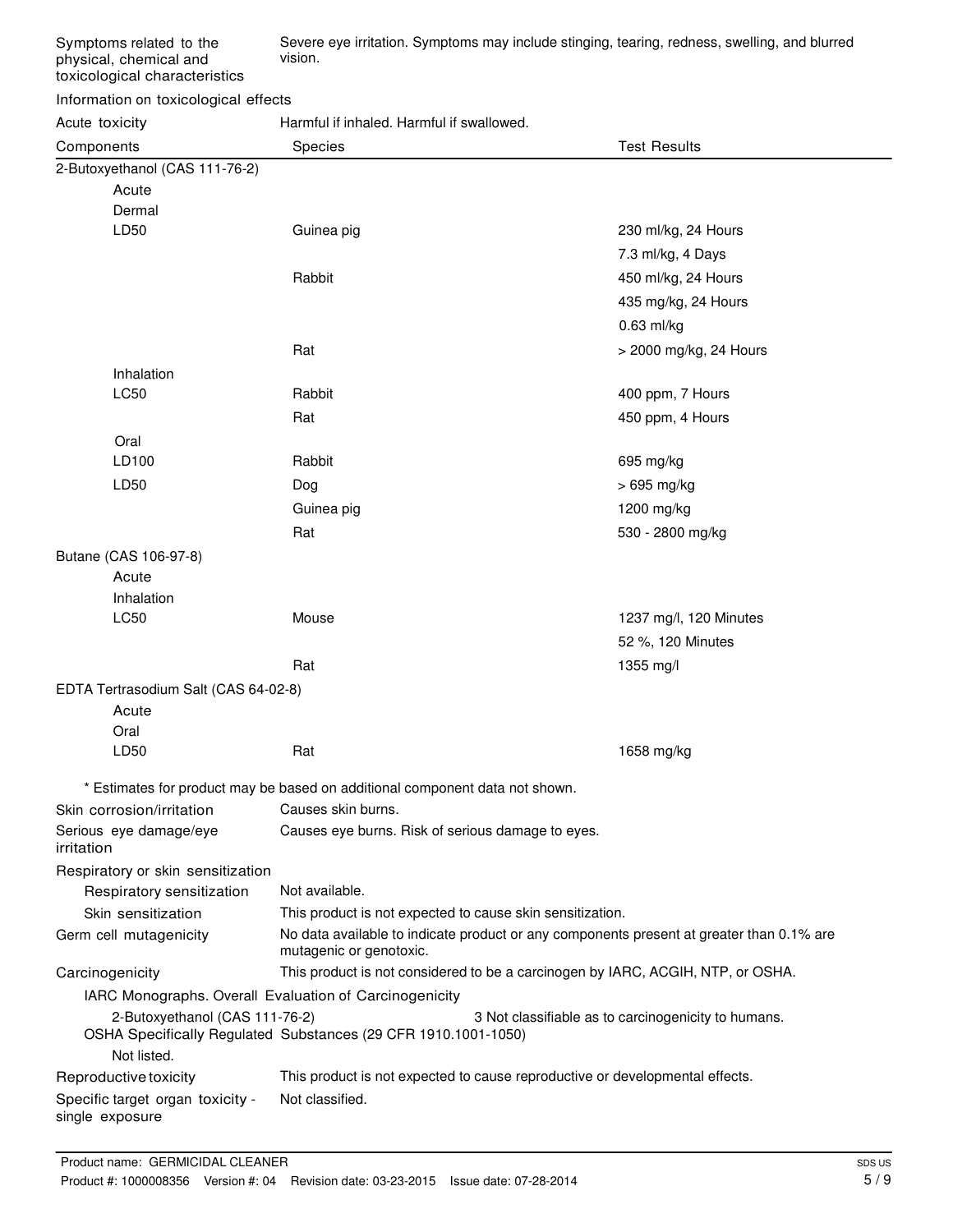| Specific target organ toxicity -<br>repeated exposure | Not classified.                                                                                                                                             |
|-------------------------------------------------------|-------------------------------------------------------------------------------------------------------------------------------------------------------------|
| Aspiration hazard                                     | Not likely, due to the form of the product.                                                                                                                 |
| Chronic effects                                       | Prolonged inhalation may be harmful. May be harmful if absorbed through skin.                                                                               |
|                                                       | 2-Butoxy ethanol may be absorbed through the skin in toxic amounts if contact is repeated and<br>prolonged. These effects have not been observed in humans. |

# 12. Ecological information

| Ecotoxicity                                       | The product is not classified as environmentally hazardous. However, this does not exclude the<br>possibility that large or frequent spills can have a harmful or damaging effect on the environment. |                                                                                                                                                          |                                                                                                   |
|---------------------------------------------------|-------------------------------------------------------------------------------------------------------------------------------------------------------------------------------------------------------|----------------------------------------------------------------------------------------------------------------------------------------------------------|---------------------------------------------------------------------------------------------------|
| Components                                        |                                                                                                                                                                                                       | <b>Species</b>                                                                                                                                           | <b>Test Results</b>                                                                               |
| 2-Butoxyethanol (CAS 111-76-2)                    |                                                                                                                                                                                                       |                                                                                                                                                          |                                                                                                   |
| Aquatic                                           |                                                                                                                                                                                                       |                                                                                                                                                          |                                                                                                   |
| Fish                                              | <b>LC50</b>                                                                                                                                                                                           | Inland silverside (Menidia beryllina)                                                                                                                    | 1250 mg/l, 96 hours                                                                               |
| EDTA Tertrasodium Salt (CAS 64-02-8)              |                                                                                                                                                                                                       |                                                                                                                                                          |                                                                                                   |
| Aquatic                                           |                                                                                                                                                                                                       |                                                                                                                                                          |                                                                                                   |
| Algae                                             | IC50                                                                                                                                                                                                  | Algae                                                                                                                                                    | 1.01 mg/L, 72 Hours                                                                               |
| Fish                                              | <b>LC50</b>                                                                                                                                                                                           | Bluegill (Lepomis macrochirus)                                                                                                                           | 472 - 500 mg/l, 96 hours                                                                          |
|                                                   |                                                                                                                                                                                                       | * Estimates for product may be based on additional component data not shown.                                                                             |                                                                                                   |
| Persistence and degradability                     |                                                                                                                                                                                                       | No data is available on the degradability of this product.                                                                                               |                                                                                                   |
| Bioaccumulative potential                         | No data available.                                                                                                                                                                                    |                                                                                                                                                          |                                                                                                   |
| Partition coefficient n-octanol / water (log Kow) |                                                                                                                                                                                                       |                                                                                                                                                          |                                                                                                   |
| 2-Butoxyethanol                                   |                                                                                                                                                                                                       | 0.83                                                                                                                                                     |                                                                                                   |
| <b>Butane</b>                                     | 2.89                                                                                                                                                                                                  |                                                                                                                                                          |                                                                                                   |
| Mobility in soil                                  | No data available.                                                                                                                                                                                    |                                                                                                                                                          |                                                                                                   |
| Other adverse effects                             | No other adverse environmental effects (e.g. ozone depletion, photochemical ozone creation<br>potential, endocrine disruption, global warming potential) are expected from this component.            |                                                                                                                                                          |                                                                                                   |
| 13. Disposal considerations                       |                                                                                                                                                                                                       |                                                                                                                                                          |                                                                                                   |
| Disposal instructions                             |                                                                                                                                                                                                       | Collect and reclaim or dispose in sealed containers at licensed waste disposal site. Contents<br>with local/regional/national/international regulations. | under pressure. Do not puncture, incinerate or crush. Dispose of contents/container in accordance |

| Local disposal regulations               | Dispose in accordance with all applicable regulations.                                                                                                                                                                                           |
|------------------------------------------|--------------------------------------------------------------------------------------------------------------------------------------------------------------------------------------------------------------------------------------------------|
| Hazardous waste code                     | The waste code should be assigned in discussion between the user, the producer and the waste<br>disposal company.                                                                                                                                |
| Waste from residues / unused<br>products | Dispose of in accordance with local regulations. Empty containers or liners may retain some<br>product residues. This material and its container must be disposed of in a safe manner (see:<br>Disposal instructions).                           |
| Contaminated packaging                   | Empty containers should be taken to an approved waste handling site for recycling or disposal.<br>Since emptied containers may retain product residue, follow label warnings even after container is<br>emptied. Do not re-use empty containers. |

# 14. Transport information

| I<br>ł<br>×<br>۰. |
|-------------------|
|-------------------|

| UN number                    | UN1950                                                                  |
|------------------------------|-------------------------------------------------------------------------|
| UN proper shipping name      | Aerosols                                                                |
| Transport hazard class(es)   |                                                                         |
| Class                        | 2.2                                                                     |
| Subsidiary risk              |                                                                         |
| Label(s)                     | 2.2                                                                     |
| Packing group                | Not applicable.                                                         |
| Special precautions for user | Read safety instructions, SDS and emergency procedures before handling. |
| Packaging exceptions         | 306                                                                     |
| Packaging non bulk           | None                                                                    |
| Packaging bulk               | None                                                                    |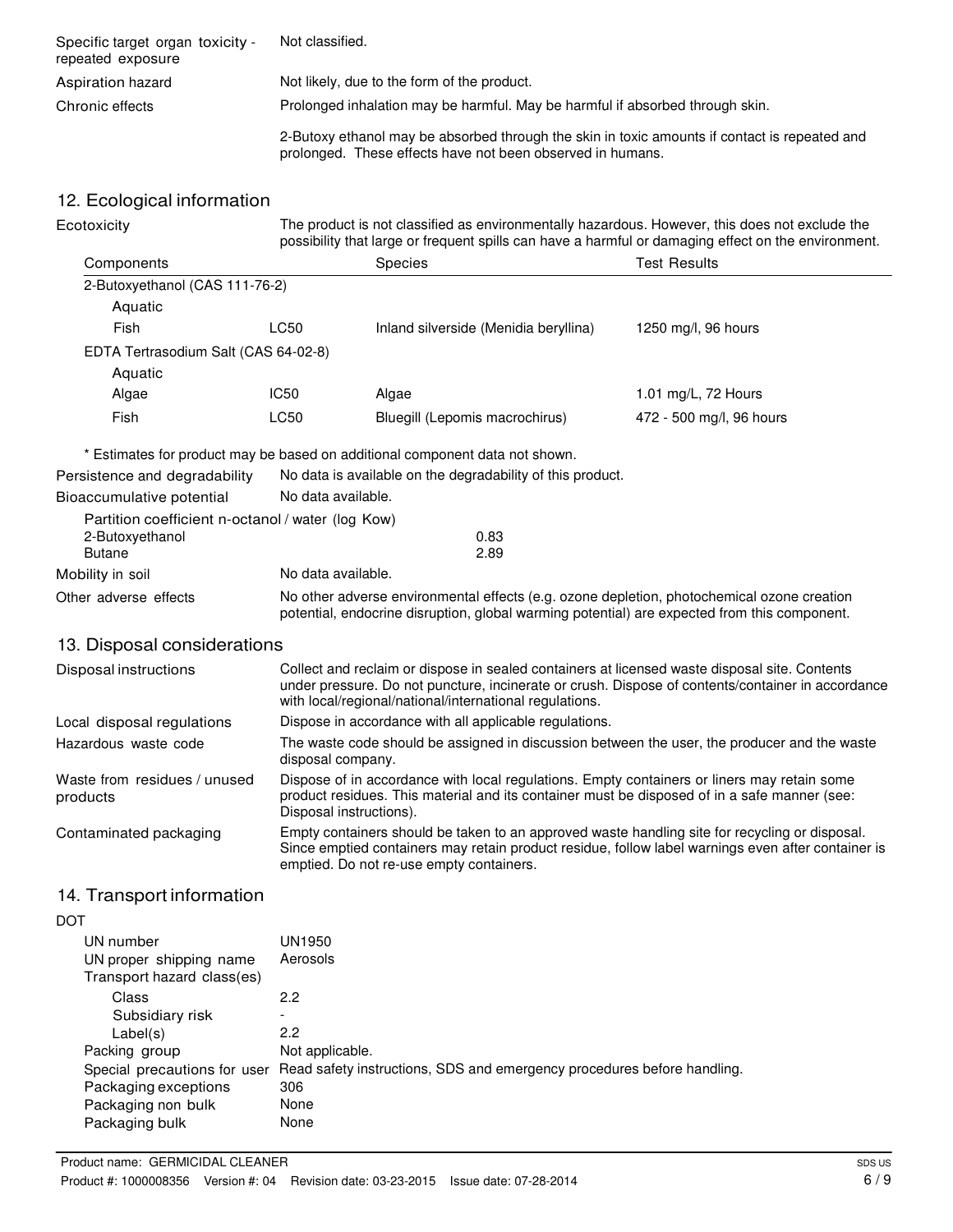This product meets the exception requirements of section 173.306 as a limited quantity and may be shipped as a limited quantity. Until 12/31/2020, the "Consumer Commodity - ORM-D" marking may still be used in place of the new limited quantity diamond mark for packages of UN 1950 Aerosols. Limited quantities require the limited quantity diamond mark on cartons after 12/31/20 and may be used now in place of the "Consumer Commodity ORM-D" marking and both may be displayed concurrently.

#### IATA

| UN number                                                   | <b>UN1950</b>                                                                                        |
|-------------------------------------------------------------|------------------------------------------------------------------------------------------------------|
| UN proper shipping name                                     | Aerosols, non-flammable                                                                              |
| Transport hazard class(es)                                  |                                                                                                      |
| Class                                                       | 2.2                                                                                                  |
| Subsidiary risk                                             |                                                                                                      |
| Label(s) Packing                                            | 2.2                                                                                                  |
| group Environmental                                         | Not applicable.                                                                                      |
| hazards ERG Code                                            | Yes                                                                                                  |
|                                                             | 21                                                                                                   |
|                                                             | Special precautions for user Read safety instructions, SDS and emergency procedures before handling. |
| Other information                                           |                                                                                                      |
| Passenger and cargo<br>aircraft                             | Allowed.                                                                                             |
| Cargo aircraft only                                         | Allowed.                                                                                             |
| Packaging Exceptions                                        | LTD QTY                                                                                              |
| <b>IMDG</b>                                                 |                                                                                                      |
| UN number                                                   | <b>UN1950</b>                                                                                        |
| UN proper shipping name                                     | <b>AEROSOLS</b>                                                                                      |
| Transport hazard class(es)                                  |                                                                                                      |
| Class                                                       | 2.2                                                                                                  |
| Subsidiary risk                                             |                                                                                                      |
| Label(s) Packing                                            | 2.2                                                                                                  |
| group Environmental                                         | Not applicable.                                                                                      |
| hazards                                                     |                                                                                                      |
| Marine pollutant                                            | Yes                                                                                                  |
| EmS                                                         | Not available.                                                                                       |
| Special precautions for user<br><b>Packaging Exceptions</b> | Read safety instructions, SDS and emergency procedures before handling.<br>LTD QTY                   |
| Transport in bulk according to                              | Not applicable.                                                                                      |
| Annex II of MARPOL 73/78 and<br>the IBC Code                |                                                                                                      |

DOT

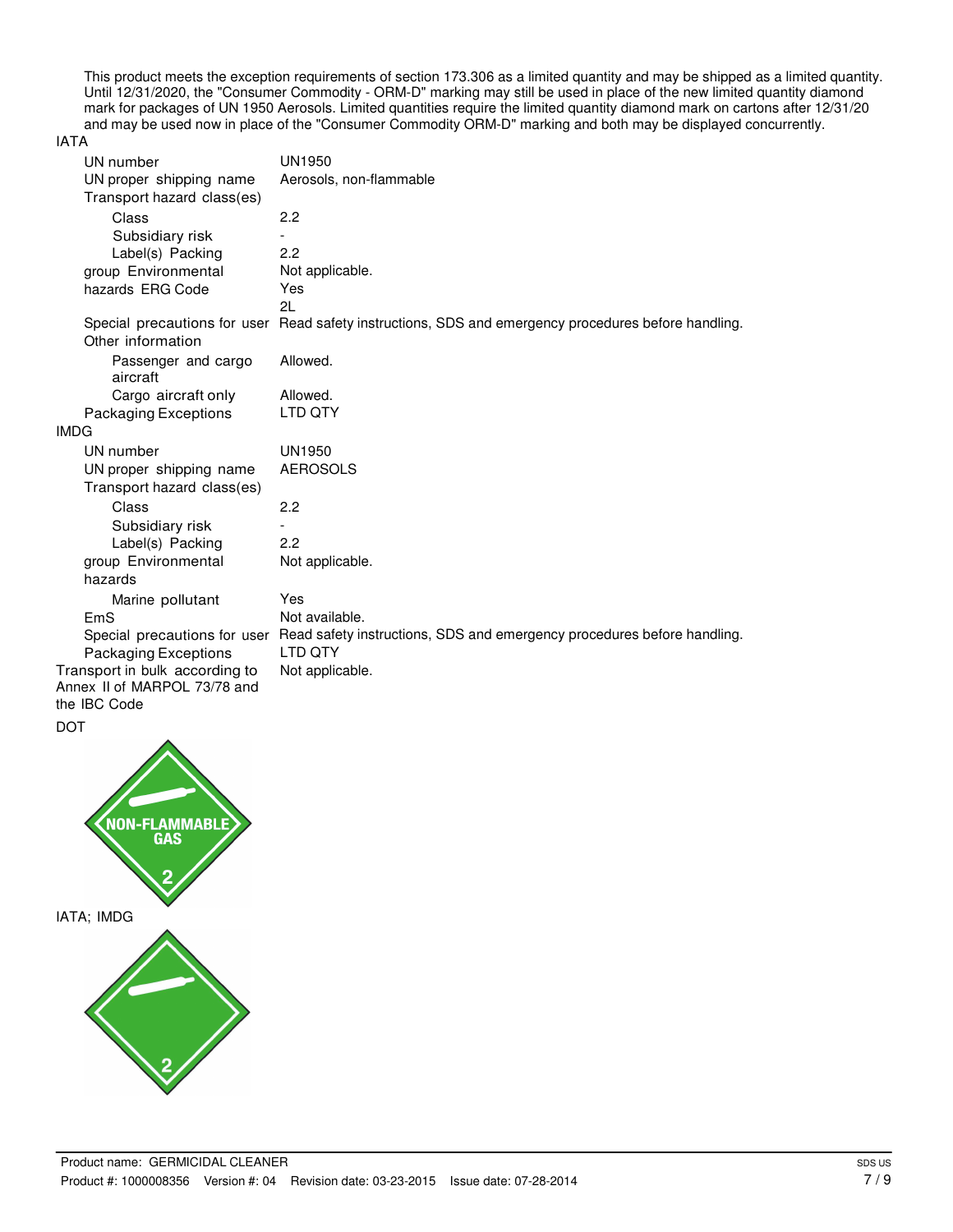Marine pollutant



# 15. Regulatory information

| US federal regulations                                                                             |                                                                                            | This product is a "Hazardous Chemical" as defined by the OSHA Hazard Communication<br>Standard, 29 CFR 1910.1200.<br>All components are on the U.S. EPA TSCA Inventory List. |                                |                                                |                                                |
|----------------------------------------------------------------------------------------------------|--------------------------------------------------------------------------------------------|------------------------------------------------------------------------------------------------------------------------------------------------------------------------------|--------------------------------|------------------------------------------------|------------------------------------------------|
| TSCA Section 12(b) Export Notification (40 CFR 707, Subpt. D)                                      |                                                                                            |                                                                                                                                                                              |                                |                                                |                                                |
| Not regulated.<br>CERCLA Hazardous Substance List (40 CFR 302.4)                                   |                                                                                            |                                                                                                                                                                              |                                |                                                |                                                |
| Not listed.<br>SARA 304 Emergency release notification                                             |                                                                                            |                                                                                                                                                                              |                                |                                                |                                                |
| Not regulated.<br>OSHA Specifically Regulated Substances (29 CFR 1910.1001-1050)<br>Not listed.    |                                                                                            |                                                                                                                                                                              |                                |                                                |                                                |
| Superfund Amendments and Reauthorization Act of 1986 (SARA)                                        |                                                                                            |                                                                                                                                                                              |                                |                                                |                                                |
| Hazard categories                                                                                  | Delayed Hazard - No<br>Fire Hazard - Yes<br>Pressure Hazard - No<br>Reactivity Hazard - No | Immediate Hazard - Yes                                                                                                                                                       |                                |                                                |                                                |
| SARA 302 Extremely hazardous substance                                                             |                                                                                            |                                                                                                                                                                              |                                |                                                |                                                |
| Chemical name                                                                                      | CAS number                                                                                 | Reportable<br>quantity                                                                                                                                                       | Threshold<br>planning quantity | Threshold<br>planning quantity,<br>lower value | Threshold<br>planning quantity,<br>upper value |
| Anhydrous Ammonia<br>Hydrogen Peroxide                                                             | 7664-41-7<br>7722-84-1                                                                     | 100<br>1000                                                                                                                                                                  | 500 lbs<br>1000 lbs            |                                                |                                                |
| SARA 311/312 Hazardous<br>chemical                                                                 | No                                                                                         |                                                                                                                                                                              |                                |                                                |                                                |
| SARA 313 (TRI reporting)<br>Not regulated.                                                         |                                                                                            |                                                                                                                                                                              |                                |                                                |                                                |
| Other federal regulations                                                                          |                                                                                            |                                                                                                                                                                              |                                |                                                |                                                |
| Clean Air Act (CAA) Section 112 Hazardous Air Pollutants (HAPs) List                               |                                                                                            |                                                                                                                                                                              |                                |                                                |                                                |
| Not regulated.<br>Clean Air Act (CAA) Section 112(r) Accidental Release Prevention (40 CFR 68.130) |                                                                                            |                                                                                                                                                                              |                                |                                                |                                                |
| Butane (CAS 106-97-8)                                                                              |                                                                                            |                                                                                                                                                                              |                                |                                                |                                                |
| Safe Drinking Water Act<br>(SDWA)                                                                  | Not regulated.                                                                             |                                                                                                                                                                              |                                |                                                |                                                |
| US state regulations                                                                               |                                                                                            |                                                                                                                                                                              |                                |                                                |                                                |
| US. Massachusetts RTK - Substance List                                                             |                                                                                            |                                                                                                                                                                              |                                |                                                |                                                |
| 2-Butoxyethanol (CAS 111-76-2)                                                                     |                                                                                            |                                                                                                                                                                              |                                |                                                |                                                |
| Butane (CAS 106-97-8)<br>US. New Jersey Worker and Community Right-to-Know Act                     |                                                                                            |                                                                                                                                                                              |                                |                                                |                                                |
| 2-Butoxyethanol (CAS 111-76-2)                                                                     |                                                                                            |                                                                                                                                                                              |                                |                                                |                                                |
| Butane (CAS 106-97-8)                                                                              |                                                                                            |                                                                                                                                                                              |                                |                                                |                                                |
| US. Pennsylvania Worker and Community Right-to-Know Law                                            |                                                                                            |                                                                                                                                                                              |                                |                                                |                                                |
| 2-Butoxyethanol (CAS 111-76-2)                                                                     |                                                                                            |                                                                                                                                                                              |                                |                                                |                                                |
| Butane (CAS 106-97-8)<br>US. Rhode Island RTK                                                      |                                                                                            |                                                                                                                                                                              |                                |                                                |                                                |
| Butane (CAS 106-97-8)                                                                              |                                                                                            |                                                                                                                                                                              |                                |                                                |                                                |
| Product name: GERMICIDAL CLEANER                                                                   |                                                                                            |                                                                                                                                                                              |                                |                                                | <b>SD</b>                                      |